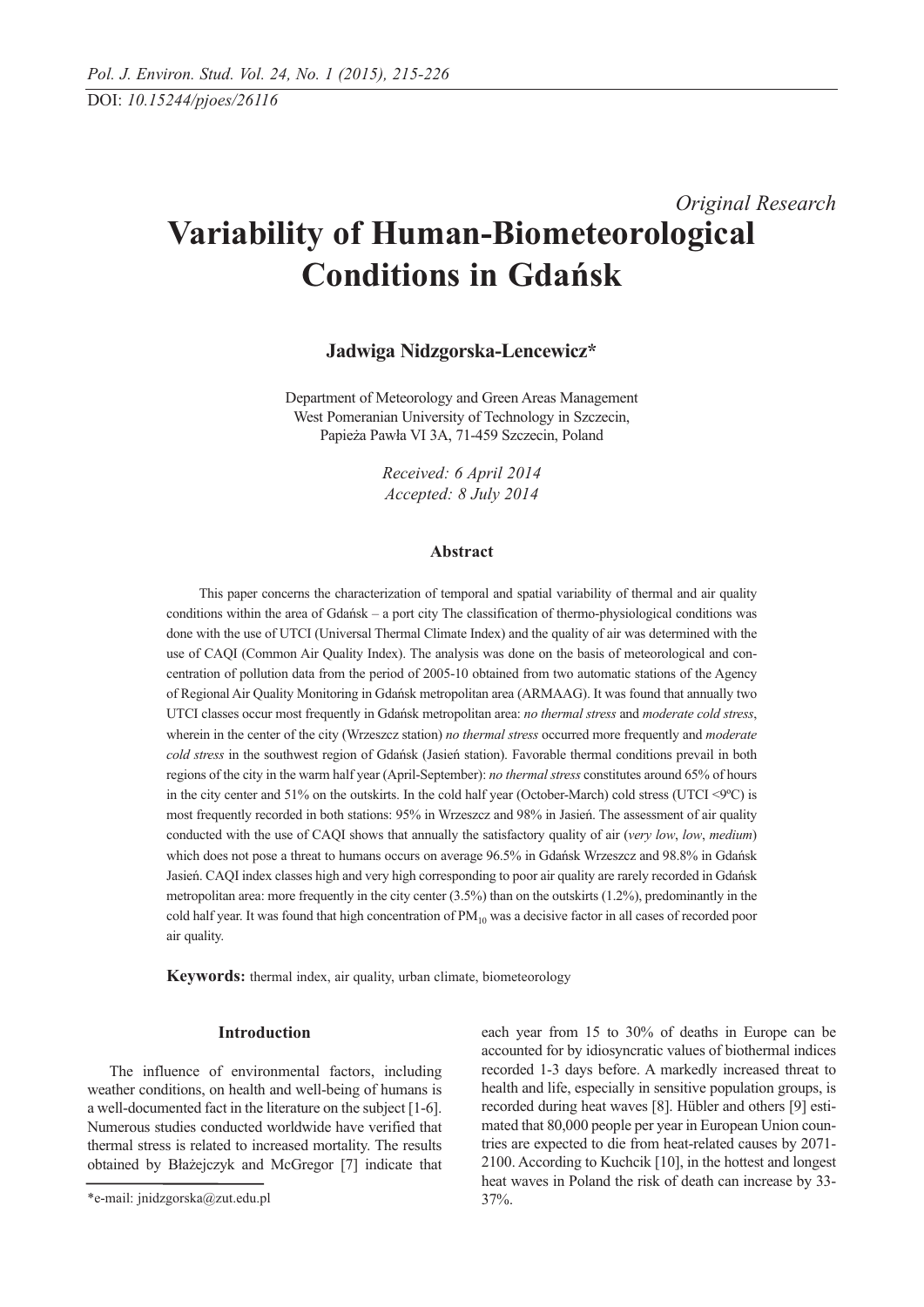this century. The ongoing change of climate is an empirical fact manifested by, among others, increased frequency of hot days [16, 17]. Together with the changes in climate, the concentration of pollutants will increase – the tropospheric ozone in particular [18-21]. It is estimated that as a result of climate change, by the year 2050 the mortality rate will have increased by 4.5% due to the increase of ozone levels on hot days in cities [22, 23]. Rising air temperatures associated with climate change will have a significant impact not only on human health but also on economic productivity. Hübler and others [9] predict that in Germany in 2071- 2100 the number of deaths caused by heat waves will triple and hospital treatment costs, excluding outpatient treatment will rise six-fold, and work effectiveness during hot weather will cause a decrease in the GDP by 0.1-0.5%.

with in the future and could be quite normal by the end of

The possibilities of mitigating and counteracting, at least to some extent, the unfavorable tendencies are connected with, among other things, the reorganization of space and topoclimate amelioration in a city [24]. However, it should be kept in mind that the efficacy of organization and urbanization work depends on detailed identification of the local bioclimatic and air quality conditions. Based on the aforementioned premises, the study focuses on temporal and spatial characteristics of thermal and air quality conditions within the area of Gdańsk metropolitan area (Poland) and makes use of daily meteorological and concentrations of pollutions data obtained from the network of automatic stations of the foundation Agency of Regional Air Quality Monitoring in Gdańsk (ARMAAG) covering the period of 2005-10.

#### **Materials and Methods**

## Materials

The analysis was conducted using data obtained from automatic measurements of air pollution and the basic meteorological elements from two stations located within the area of Gdańsk in Wrzeszcz (W) and Jasień (J) districts. Fig. 1 present the locations of both stations. The primary data was hourly values of pollution concentration: nitrogen dioxide (NO<sub>2</sub>), particulate matter  $PM_{10}$ , tropospheric ozone  $(O_3)$ , carbon monoxide (CO), and sulphur dioxide (SO<sub>2</sub>). Meteorological data used in the analysis included hourly values of air temperature, relative air humidity, and wind speed. The study also includes the results of solar radiation measurements essential for calculating UTCI values. However, due to the lack of results of solar radiation measurements for Wrzeszcz and Jasień stations, the analysis makes use of the results obtained from a station in Sopot located approximately 3 km to the northwest of Wrzeszcz (Fig. 1). The analysis covers the period of six years, from 2005 to 2010. The aforementioned data was made accessible by the Agency of Regional Air Quality Monitoring in Gdańsk metropolitan area (ARMAAG). It should be pointed out that measurements are conducted in five points in Gdańsk – the fact that only two of them were selected for the analysis is due to complete meteorological and concentrations of pollution data, which allows for comprehensive analysis.

## Methods

The assessment of thermo-physiological conditions was conducted using the UTCI (Universal Thermal Climate Index), which provides information on thermal stress. UTCI was formulated as a result of international cooperation of various research institutions operating within the framework of COST 730, and with the decision of



Fig. 1. Location of meteorological and imission stations in Gdańsk and Sopot considered in the study. S – Sopot, W – Gdańsk Wrzeszcz, J – Gdańsk Jasień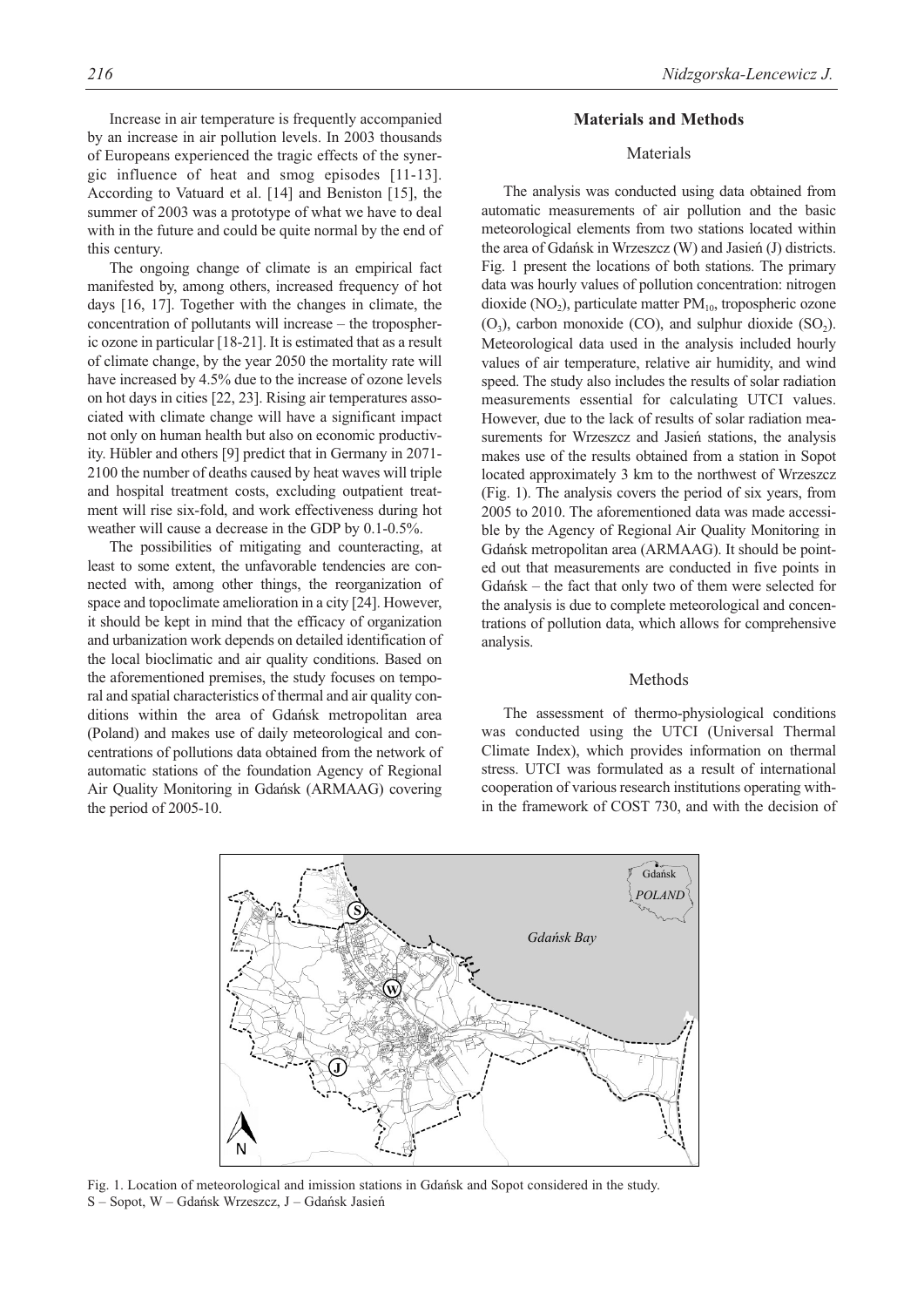Table 1. UTCI assessment scale of heat stress categories in man according to Błażejczyk et al. [26].

| UTCI $(°C)$    | Stress category                |  |
|----------------|--------------------------------|--|
| $> +46$        | Extreme heat stress (EHS)      |  |
| $+38$ to $+46$ | Very strong heat stress (VSHS) |  |
| $+32$ to $+38$ | Strong heat stress (SHS)       |  |
| $+26$ to $+32$ | Moderate heat stress (MHS)     |  |
| $+9$ to $+26$  | No thermal stress (NTS)        |  |
| $0$ to $+9$    | Slight cold stress (SCS)       |  |
| $-13$ to 0     | Moderate cold stress (MCS)     |  |
| $-27$ to $-13$ | Strong cold stress (SCS)       |  |
| $-40$ to $-27$ | Very strong cold stress (VSCS) |  |
| $\leq -40$     | Extreme cold stress (ECS)      |  |

the World Meteorological Organization (WMO) it was recommended to be used by the weather service worldwide [25-28].

The index is based on the analysis of human heat balance made with the use of Fiala multi-node model of human heat transfer [29, 30]. Meteorological information (air temperature, water vapor pressure, wind speed, and the socalled mean radiant temperature) and physiological information (metabolic heat production, skin and clothing albedo, emissivity coefficient of body and clothing, evaporation and thermal insulation of clothing), constitute the input data.

The Universal Thermal Climate Index (UTCI) is expressed as an equivalent ambient temperature (°C) of reference environment providing the same physiological response of a reference person as the actual environment. In other words it is assumed that heat transfer between a man and environment depends solely on air temperature, with other meteorological parameters at the constant level. The UTCI assessment scale is based on objective changes of physiological parameters of an organism occurring as a result of environmental conditions regardless of population and acclimation processes. Therefore, the UTCI values presented in Table 1 represent thermal stress of an organism [26]. Daily and hourly UTCI values were calculated using BioKlima ver. 2.6 software (http://www.igipz.pan.pl/Bioklima-zgik.html).

The assessment of air quality was done with the use of the Common Air Quality Index (CAQI). In accordance with air quality standards of the European Union, this form of an index was formulated within the framework of the CITEAIR project for the purpose of comparing air quality in different cities of Europe. Recorded values of CAQI across cities are updated every day on an interactive web service at *www.airqualitynow.eu*. Gdańsk metropolitan area is one of the 11 cities in Poland that regularly send information concerning air quality to the aforementioned web service. The European Environmental Agency (EPA) also uses the CAQI index (*eyeonearth.cloudapp.net*).

Two types of CAQI are specified: urban background index and traffic-related index. The present analysis includes the hourly and daily air quality assessment calculated with use of the urban background index. The urban background index takes into account the three main pollutants  $(NO_2, PM_{10}, and O_3)$  and three auxiliary pollutants  $(PM<sub>2.5</sub>, SO<sub>2</sub>, and CO)$  [31]. PM<sub>2.5</sub> was not taken into consideration due to the lack of a sufficient amount of data. The CAQI index was calculated only in the situation of complete mandatory pollution. The aforementioned conditions caused total exclusion of Jasień station from calculations in the year 2010 – in that year measurements of ozone concentrations were not conducted in this station. CAQI is calculated according to a grid in Table 2 by linear interpolation between the class borders. The final index is the highest value of the sub-indices for each component. The grid is based on threshold values as they occur in the EU air quality directives, on values used in similar indices.

| Index class grid<br>Pollutant |                 | Very low<br>$0 - 25$ | Low<br>$25 - 50$ | Medium<br>50-75 | High<br>75-100 | Very high<br>>100 |         |
|-------------------------------|-----------------|----------------------|------------------|-----------------|----------------|-------------------|---------|
|                               | NO <sub>2</sub> |                      | $0 - 50$         | 51-100          | $101 - 200$    | 201-400           | >400    |
| Mandatory                     | $PM_{10}$       | 1 hour               | $0 - 25$         | $26 - 50$       | 51-90          | 91-180            | >180    |
|                               |                 | 24 hour              | $0 - 15$         | $15 - 30$       | $30 - 50$      | 50-100            | >100    |
|                               | $O_3$           |                      | $0 - 60$         | 61-120          | 121-180        | 181-240           | >240    |
|                               | $PM_{2.5}$      | 1 hour               | $0 - 15$         | $15 - 30$       | $30 - 55$      | 55-110            | >110    |
| Auxiliary                     |                 | 24 hour              | $0 - 10$         | $10 - 20$       | $20 - 30$      | $30-60$           | >60     |
|                               | CO              |                      | 0-5000           | 5,001-7,500     | 7,501-10,000   | 10,001-20,000     | >20,000 |
|                               | SO <sub>2</sub> |                      | $0 - 50$         | 51-100          | 101-300        | 301-500           | >500    |

Table 2. Classes and concentration ranges for pollutants for urban background CAQI index according to Elshout et al. [31].

NO<sub>2</sub>, O<sub>3</sub>, SO<sub>2</sub> – hourly value/maximum hourly value ( $\mu$ g·m<sup>-3</sup>)

PM<sub>10</sub>, PM<sub>2.5</sub> – hourly value/maximum hourly value or adjusted daily average ( $\mu$ g·m<sup>-3</sup>)

 $CO - 8$  hours moving average/maximum 8 hours moving average ( $\mu$ g·m<sup>-3</sup>)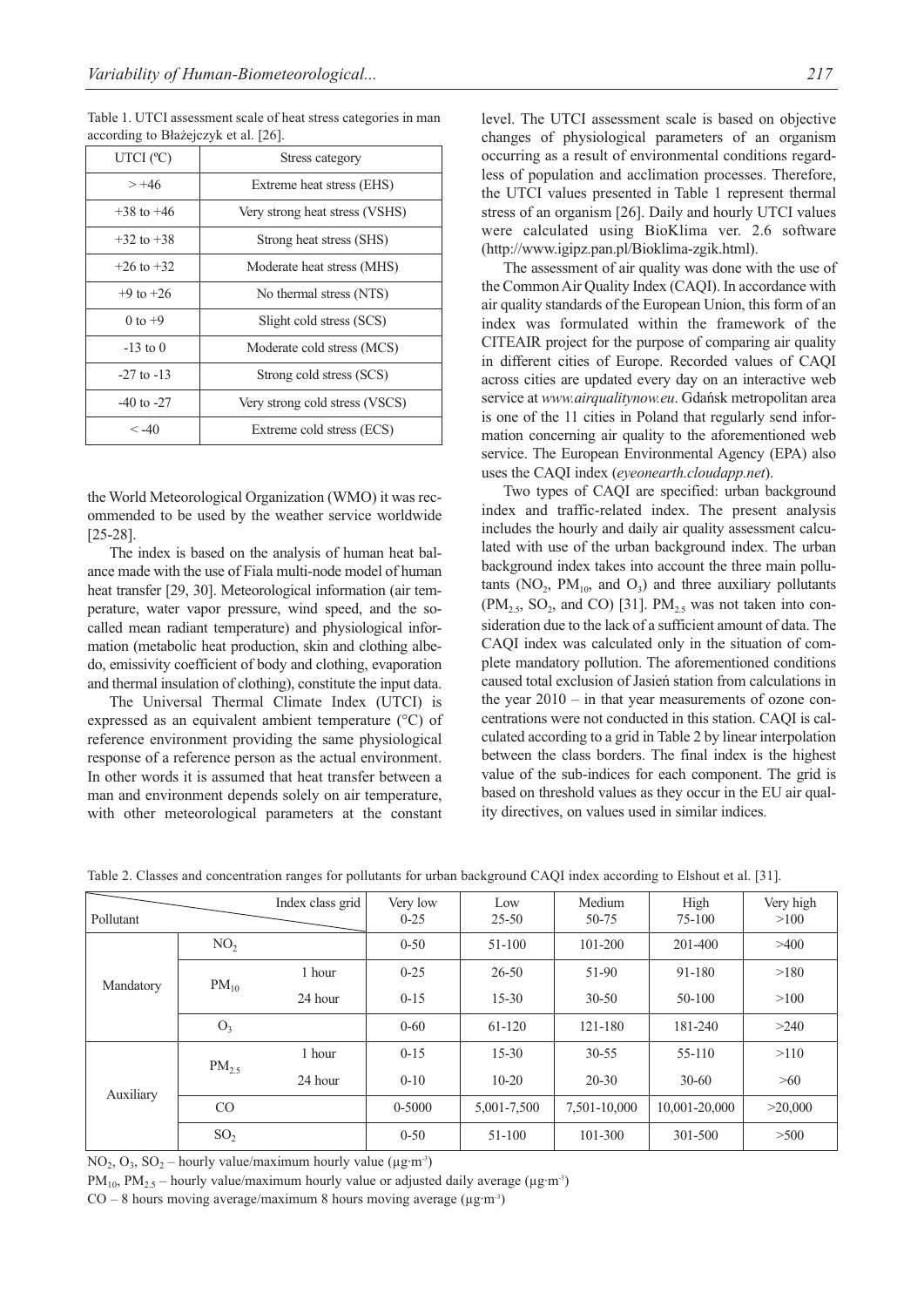

Fig. 2. The frequency of occurrence of hourly of UTCI index according to stress category.

Classes 1-3 mark satisfactory air quality with pollution not posing a threat for humans. Classes 4 and 5 mark bad air quality with pollution concentration posing a health threat particularly to sensitive groups (class 4) or the whole population (class 5).

The relationship between thermo-physiological conditions and air quality was estimated by means of Spearman correlation analysis. Interpretation of statistical significance of the results was based on the criterion  $\alpha \leq 0.05$ . Statistical 10 statistical software was used for a calculation.

## **Results**

The analysis of hourly values of UTCI thermal stress index points to distinct variation within the area of Gdańsk metropolitan area. In the central area of the city represented by Wrzeszcz station (W), mean annual value of UTCI amounted to 3.7ºC, whereas in the southwest area of the city – Jasień  $(J)$  – it was lower and averaged out at -0.2ºC. The central part of the city is characterized by greater variability of bioclimatic conditions, as indicated by the values of UTCI standard deviation ( $W - 12.7$ °C,  $J - 10.9$ °C). As is shown in Fig. 2, in the warm half year from April to September favorable bioclimatic conditions prevail in Gdańsk, which results in greatest frequency of *no thermal stress* class (on average 65% in Wrzeszcz and 51% in Jasień). The risk of heat stress is slight. During the



Fig. 3. The frequency of occurrence of UTCI index according to stress category during 24h.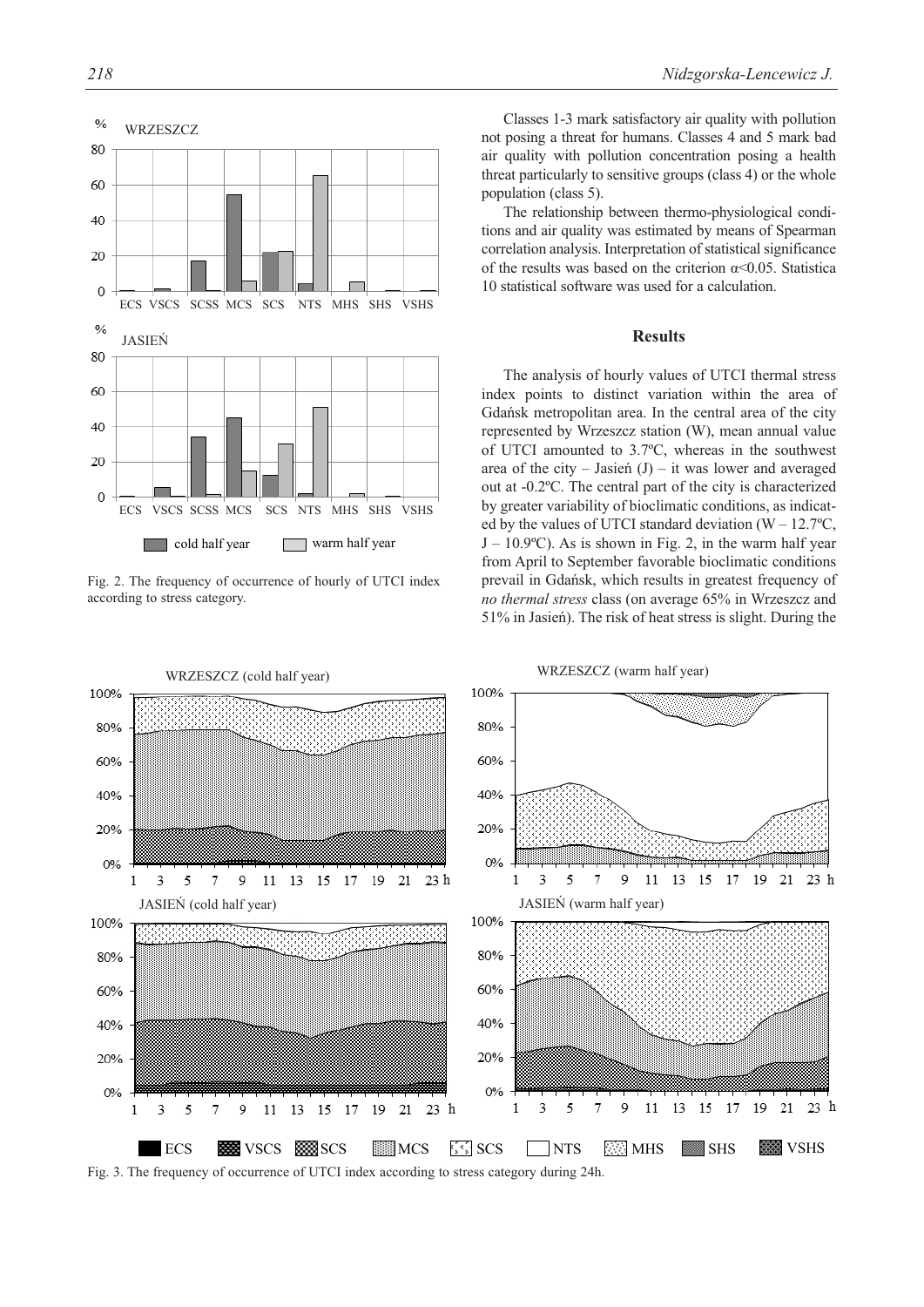

Fig. 4. Number of days with extreme UTCI index values.

analyzed period of six years, the situations with daily UTCI values  $>26^{\circ}$ C occurred in the city center with a frequency of 6% in the warm period, and over three times less frequently (1.8%) on the outskirts (Fig. 2). As is shown in Fig. 3, thermal stress due to heat can be reported as early during a day as 8-9 a.m. and last to as late as 9 p.m. in the city center (W). Obviously, the greatest probability of high UTCI values occurs in the afternoon – Wrzeszcz 3-5 p.m.: UTCI>26ºC were recorded on average with the frequency of 19%; in Jasień from 2 p.m. to 3 p.m. the values were recorded three times less frequently  $(6\%)$ .

The highest recorded class in the 10-class UTCI thermal stress scale due to "heat" is very strong heat stress. Such onerous conditions occurred only four times during the analyzed period of six years, and were recorded only in the city center (Wrzeszcz) – on the  $16<sup>th</sup>$  of July 2007 at 4 p.m. and on the  $22<sup>nd</sup>$  of July 2010 in the three succeeding hours from 3 p.m. to 5 p.m. Climate change scenarios suggest that the heat stress situations mentioned above may become more frequent in the future [16, 19, 32].

In the cold half year (October-March) the favorable bioclimatic conditions (*no thermal stress*) are rarely recorded, with frequency similar to moderate heat stress in the warm half year, and amount to 4.6% in the city center and even less on the outskirts (2%). As shown in Fig. 2, the most prevalent thermal stress class is *moderate cold stress* (W – 54% and  $J - 45$ %). In the cold half-year the influence of the city on bioclimatic conditions is even more evident. Most of all this is highlighted by twice as frequent (40%) stress due to cold (UTCI<-13ºC) in Jasień during night-time in comparison to the city center (Figs. 2 and 3).

In the analyzed period, most days with extreme stress due to cold (UTCI <-27ºC) were recorded in 2006 and 2010 and, as shown in Fig. 4, the phenomenon was observed predominantly in Jasień. It is worth mentioning that out of 11 days that fulfil the criteria and which were identified in this station during 2006, seven were recorded in frosty January (two with extreme cold stress), and the remaining four in February. In 2010 days with very strong cold stress were recorded in January (5 days), November (2 days), and December (5 days). The years 2006 and 2010 are characterized by greater (in comparison to other years) number of days with moderate heat stress. Most such days (22) were recorded in the city center in 2006 out of which seventeen were identified in scorching July in a sequence of days between 1-11 and 23-28 July. The heat wave in July 2006 afected other cities as well. For example in Szczecin, the frequency of calls for emergency ambulance service increased by 20.5% in that period [33]. Generally, a pattern can be observed in subsequent years: residents of the center of Gdańsk (W) experience thermal stress due to the excess "heat," whereas resident of the outskirts of Gdańsk (J) experience thermal stress due to the excess "cold."

The quality of the atmospheric environment may have a powerful impact on people's comfort, just to mention the adverse health effects of increased pollution levels. People sensitive to heat waves are, to a great extent, also vulnerable to episodes of air pollution, and when the two environmental conditions occur at the same time the health risk increases markedly. Such situations occur most frequently in the summer period and in cities they are additionally reinforced by the UHI effect [34-36]. Therefore, in order to have a wider picture of the onerous conditions occurring



Fig. 5. Frequency of occurrence of air quality class – CAQI.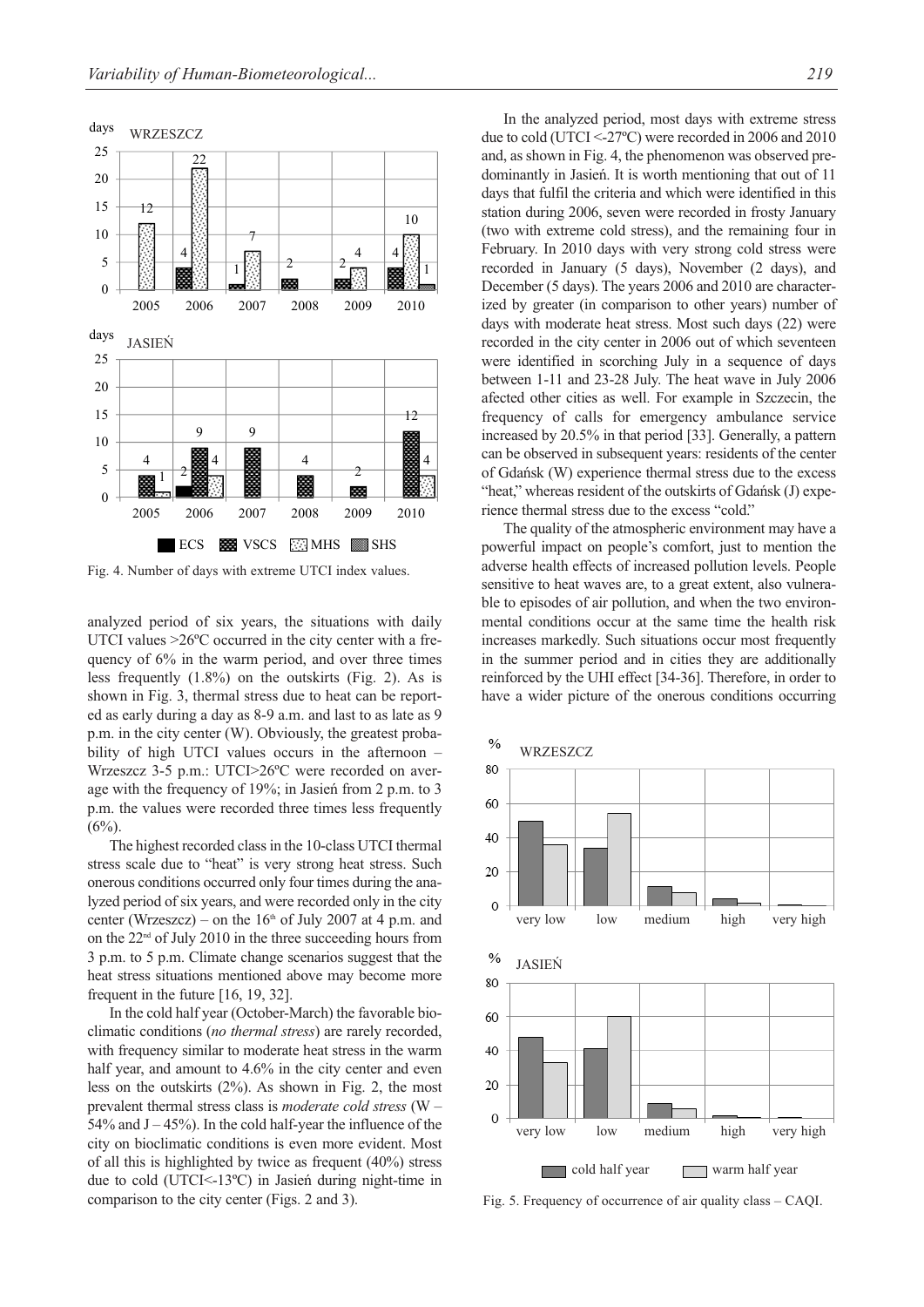The analysis shows that in the analyzed period, satisfactory air quality (classes 1-3) that does not pose a threat to humans was observed with the frequency of 96.5% in Gdańsk Wrzeszcz and 98.8% in Gdańsk Jasień. The air quality class prevalent in Gdańsk Jasień station was *low*, with a frequency of 60% of the warm half year (April-September) and 42% in the cold half year (October-March). Comparable frequencies were recorded in Gdańsk Wrzeszcz for the class *very low* (43%) and *low* (44%), with distinct predomination of *very low* in the cold half year and *low* in the warm half year (Fig. 5). The air quality class *medium* was recorded in both stations with greater frequency, 11% of cases in Wrzeszcz and 9% in Jasień. Classes 4 and 5 mark poor air quality, which poses a health threat to sensitive groups (class 4) or the whole population (class 5). The results of the analysis indicate that within the metropolitan area those classes occurred sporadically with frequency range from 1.2% in Jasień to 3.5% in Wrzeszcz, and in each case a high concentration of  $PM_{10}$  was a decisive factor. In other regions of Poland the situation is comparable and the air quality (classes high and very high) is poor due to  $PM_{10}$  resulting from a high combustion of fossil fuels and a high share of low emissions [37]. As shown in Fig. 5, the worsening air quality is connected with the chilly season of the year. It is worth mentioning that during the period of the warm half year not even one occurrence of very high CAQI index was reported in Jasień.

Fig. 6 presents the frequency of individual air quality classes during a day. In both stations, regardless of the season, the first air quality class (*very low*) was recorded from 5 a.m. to 7 a.m., with the highest frequency of nearly 60%. In the subsequent hours of a day, especially in the warm half year, air quality deteriorated from the first class (*very low*) to the second (*low*). The highest frequency of classes 4 and 5 occurred in the evening hours from 7 p.m. to 1 a.m., a fact that corresponds to the diurnal structure of particulate matter concentration.

The classification of daily air quality shows that in the analyzed period the number of days with poor air quality, only in the city center, was highest in 2005 (Fig. 7). In total, the high and very high classes were identified in 77 days of that year in Wrzeszcz station. The unfavorable air quality conditions were recorded each month, except for July, with the highest daily concentration of  $PM_{10}$  (a decisive factor) at 121 µg·m-3. Even though the number of days classified as belonging to classes 4 and 5 (56 in the center of Gdańsk and 25 on the outskirts – Fig. 7) was lower in 2006 than in the previous year, because of the high concentration of  $PM_{10}$ (the highest hourly value  $600 \mu\text{g·m}$ <sup>3</sup>), this year should be considered the most unfavorable in terms of air quality conditions. In January 2006 an explicit deterioration of air quality was caused by severe frosts induced by an extensive high pressure coming from Russia and an increase in the use of heaters that occurred in urban and residential areas. Smog situations in Poland are particularly onerous in agglomeration areas situated in not easily ventilated structural basins and well-developed river valleys in chains of highlands and mountains in southern Poland [37].



Fig. 6. The frequency of occurrence of CAQI index during 24h.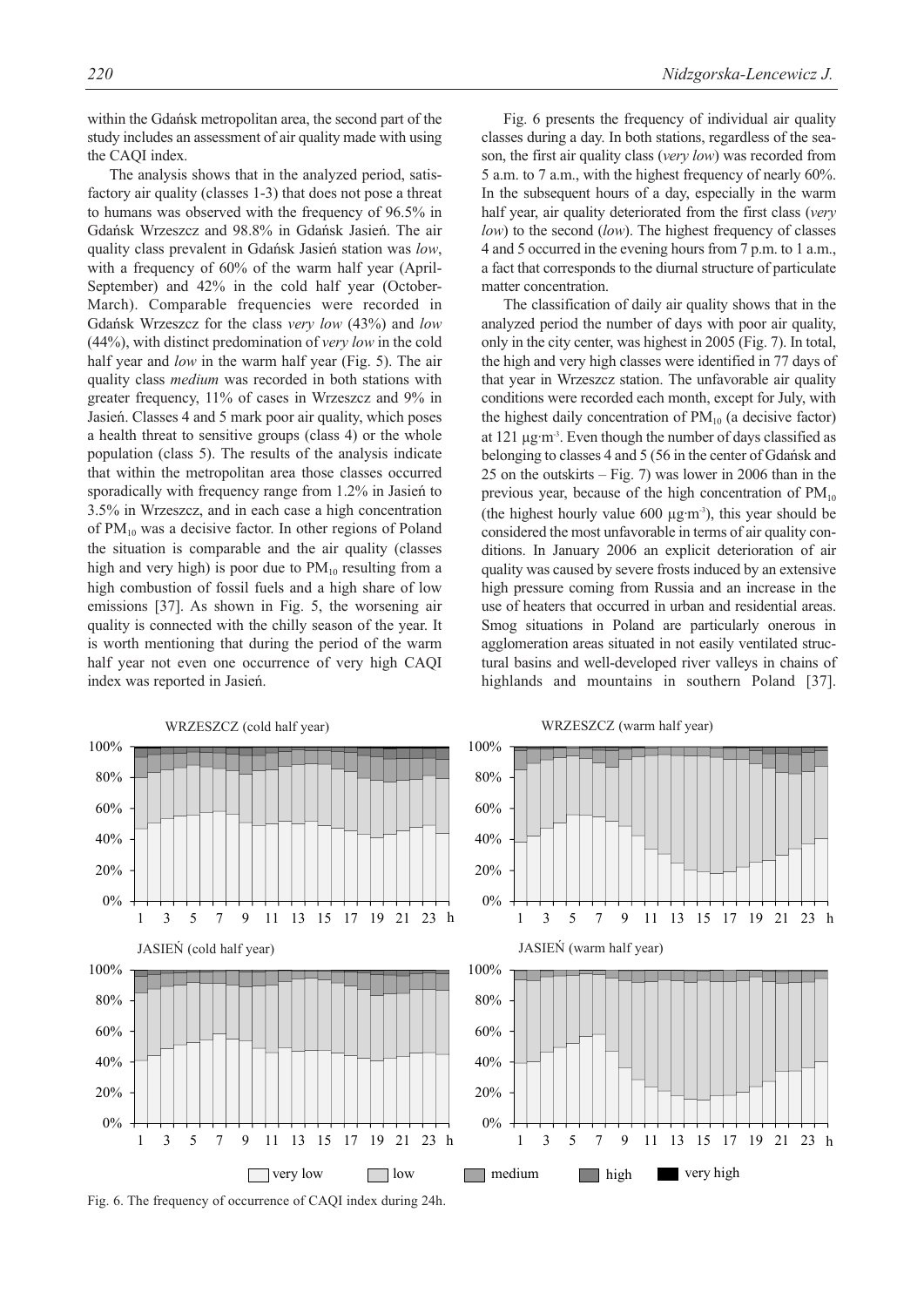

Fig. 7. Number of days with high and very high index CAQI.

However, in January 2006 air quality fell well below standards, especially regarding the 24-hour concentrations of  $PM_{10}$  – not only in the areas mentioned above but across the country as well [38]. The highest daily particulate matter concentrations were recorded in the last days of January – in the center of Gdańsk, in Wrzeszcz, the immissions of  $PM_{10}$  were up to six times higher than the acceptable 24 h limit (Fig. 8). The unfavourable influence of air quality conditions on the human organism reported at that time was additionally worsened by high thermal stress due to cold, as has been mentioned before (Fig. 8). It is also confirmed by statistical analysis – Spearman correlation coefficient determining the interplay between values of UTCI and CAQI amounted to  $-0.38$  (at α <0.05). Negative correlation indicates that lower values of UTCI correspond to higher values of the CAQI index.

In order to examine the thermal conditions in the study area when air quality is unfavorable for the majority of the population, the frequency of distribution of the hourly UTCI values was estimated when hourly CAQI was high and very high. Overall, as presented in Fig. 9, bad air quality (classes high and very high) occurred most frequently in bioclimatic conditions with "cold" thermal stress – the relationship was more distinct in Jasień than in Wrzeszcz. In Wrzeszcz, poor air quality was registered in approximately 75% of cases in the conditions of "cold" with similar frequency during slight cold stress (24%), *moderate cold stress* (27%), and strong cold stress (21%). It is worth mentioning that on average every fourth case of bad air quality in the city center was recorded during favorable bioclimatic conditions (*no thermal stress*). In Jasień the frequency was incomparably lower (4.6%). In Jasień poor air quality was mostly concurrent with strong cold stress (43%) and *moderate cold stress* (36%). Situations of discomfort caused by simultaneously occurring poor air quality (CAQI>75) and thermal stress due to heat (UTCI>26ºC) were recorded by far least often. This situation is somewhat obvious as it is the result of rarely occurring UTCI classes marked as heat stress and the rare occurrence of poor air quality in the warm half-year period. In the six-year study period in the center of Gdańsk during moderate heat stress only nine cases of poor air quality were recorded, five in 2006 (four in sweltering July and one on the 1 August). During the course of five years (2005-09) only one such case was reported in Jasień, on 27 July 2009.

The last stage of the research is an attempt to demonstrate, in addition to the co-occurrence described above, the statistical relationship between thermal conditions and air quality. Table 3 shows the values of Spearman correlation coefficient between UTCI index and CAQI, which is used for assessing air quality. The values of correlation coefficients obtained in the analysis were relatively low but met the required level of significance. Positive relationship and simultaneously the highest values of Spearman correlation coefficient were found for CAQI and UTCI class; *no thermal stress* and UTCI values >26ºC. Much lower correla-



Fig. 8. Mean daily concentrations of PM<sub>10</sub> on the background values of UTCI index in January 2006 at Gdańsk Wrzeszcz.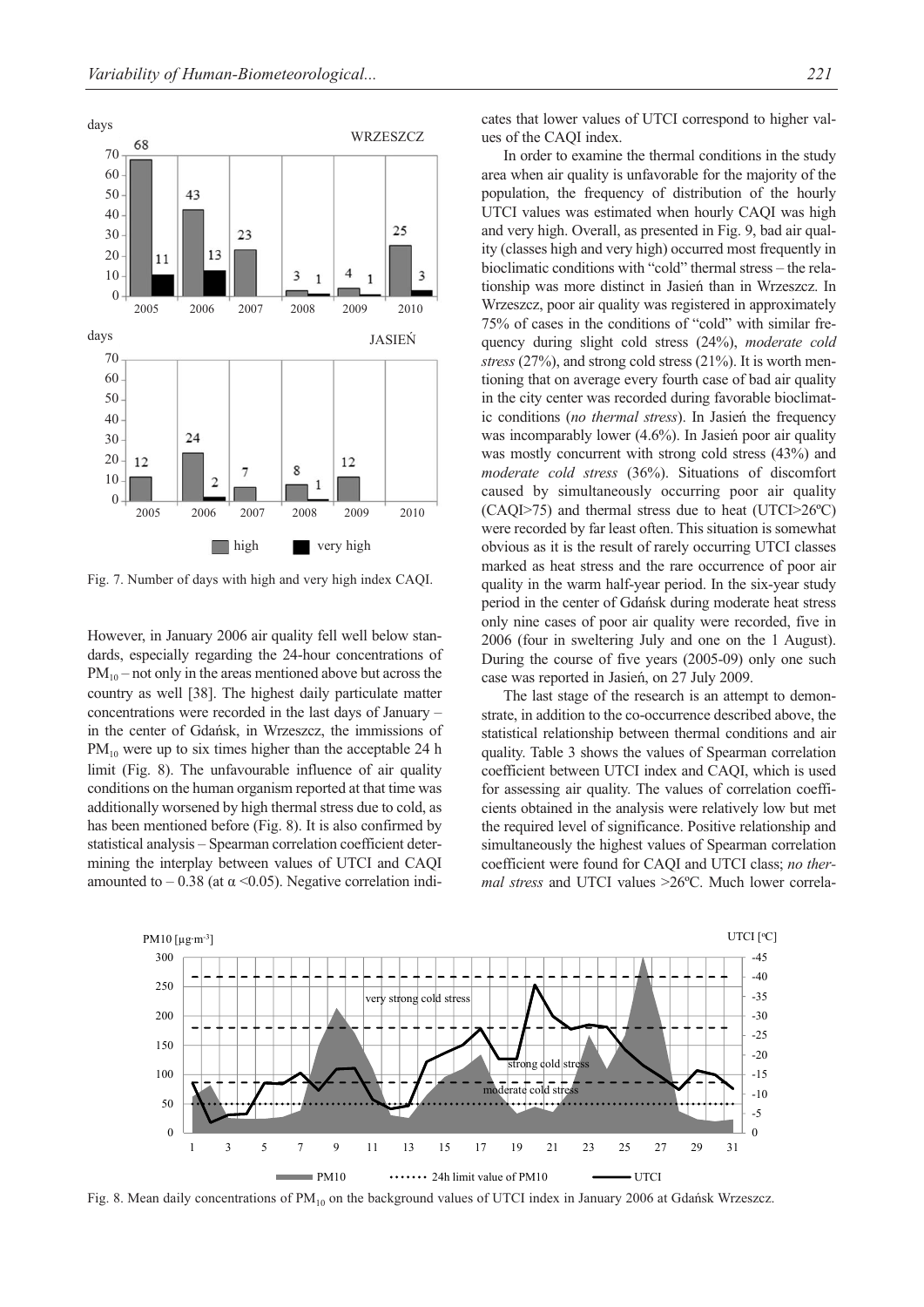| UTCI $(°C)$   | Gdańsk Wrzeszcz    | Gdańsk Jasień    |
|---------------|--------------------|------------------|
|               | CAQI<br>$0-100$    | CAQI<br>$0-100$  |
| $> +26$       | 0.21               | 0.29             |
|               |                    |                  |
| $+9$ to $+26$ | 0.21               | 0.29             |
| $< +9$        | $-0.06$            | $-0.02$          |
|               | CAQI<br>$75 - 100$ | CAQI<br>$75-100$ |
| $+9$ to $-40$ | $-0.18$            | $-0.18$          |
| 0 to $-40$    | $-0.15$            | $-0.12$          |

Table 3. Spearman correlation coefficients (significant at  $\alpha$  < 0.05) for relationship between hourly values of UTCI and CAQI indices.

tions with the negative direction existed between the UTCI values of "cold" class and values of CAQI index. According to data presented in Table 3, this relationship is stronger in situations of CAQI>75. Slightly stronger statistical relationships between biothermal conditions (expressed as indices ET and UTCI) and selected air pollution was found by Nidzgorska-Lencewicz and Mąkosza [33] in Szczecin. In the hot July 2006 and 2010 the variability of an increased  $O_3$  immission was accounted for by fluctuations of ET index of 55 and 59%, respectively.

#### **Discussion**

The conducted analysis shows a characterization of temporal and spatial variability of thermal and air quality conditions within the area of Gdańsk during the period 2005-10.

Gdańsk is located in the lowland zone adjacent to the Baltic sea (the South Baltic Shoreland). Due to its location in the north of Poland and direct influence of the sea, this region is characterized by specific climatic conditions. The features characteristic for this region are land and sea breeze, which have a significant influence on the bioclimatic conditions of the region. Because of industrialization, urbanization, and communication, bioclimatic conditions are subject to ongoing and even greater modification. The intensity of particular stimulus changes over time and space are subject to the size of the city, type of development, land relief, and the extent of green areas within the city. According to regionalization provided by Kozłowska-Szczęsna et al. [39], the Baltic coast is categorized as part of a bioclimatic region subject to strong stimuli.

The assessment of thermal conditions in Gdańsk made with the use of UTCI indicate that *no thermal stress* UTCI class is predominant in the warm half year. According to the results presented by other authors, it is a characteristic bioclimate feature of the lowland part of Poland. On the grounds of UTCI values Lindner [40] points to the fact that in the central part of Poland (Warsaw), from the end of April until the beginning of October at last 60% of analyzed days are characterized by lack of thermal stress. The situation is alike in midwest Poland. The results of a 35 year-long measurement period by Mąkosza [41] indicate that annually in Lubuskie Voivodeship UTCI values ranging from 9 to 26ºC occur more frequently – 36-40%, which is on average from 130-145 days a year. However, in warm months thermo-neutral conditions occur with greatest frequency while in the cold half of the year moderate stress prevails. Additionally, the author identifies a positive trend of days with thermo-neutral conditions and UTCI values >32ºC (heat stress category), and a negative trend for UTCI<-13ºC (cold stress category) in this part of Poland. Interesting results concerning the relationship between UTCI and atmospheric circulation were obtained by Nowosad [42]. On the example of two measuring stations in Poland (Lublin and Lesko) with the use of daily values of zonal and meridional circulation indices (ZI and MI) the following formulas were calculated by Lityński, which characterize the daily large-scale pattern of general circulation valid for Poland. Moreover, it was found that in the period from April to November UTCI was affected more by meridional than zonal circulation. In February, the UTCI was affected more by zonal than meridional circulation.

Even though thermal discomfort due to heat stress is recorded under the climatic conditions of Poland relatively less frequently than cold stress – the results obtained for Gdańsk follow the pattern, the "hot environment" brings about greater danger to human health and in extreme cases to life. This is particularly evident in low latitude countries [5, 11, 35]. According to Kozłowska-Szczęsna et al. [39], in Poland the average increase in mortality due to heat waves was estimated to be 15-22%, depending on the cause of death, whereas the average mortality caused by cold waves, regardless of the cause of death, increases on average by



Fig. 9. The frequency of occurrence of individual class UTCI with values high and very high index CAQI.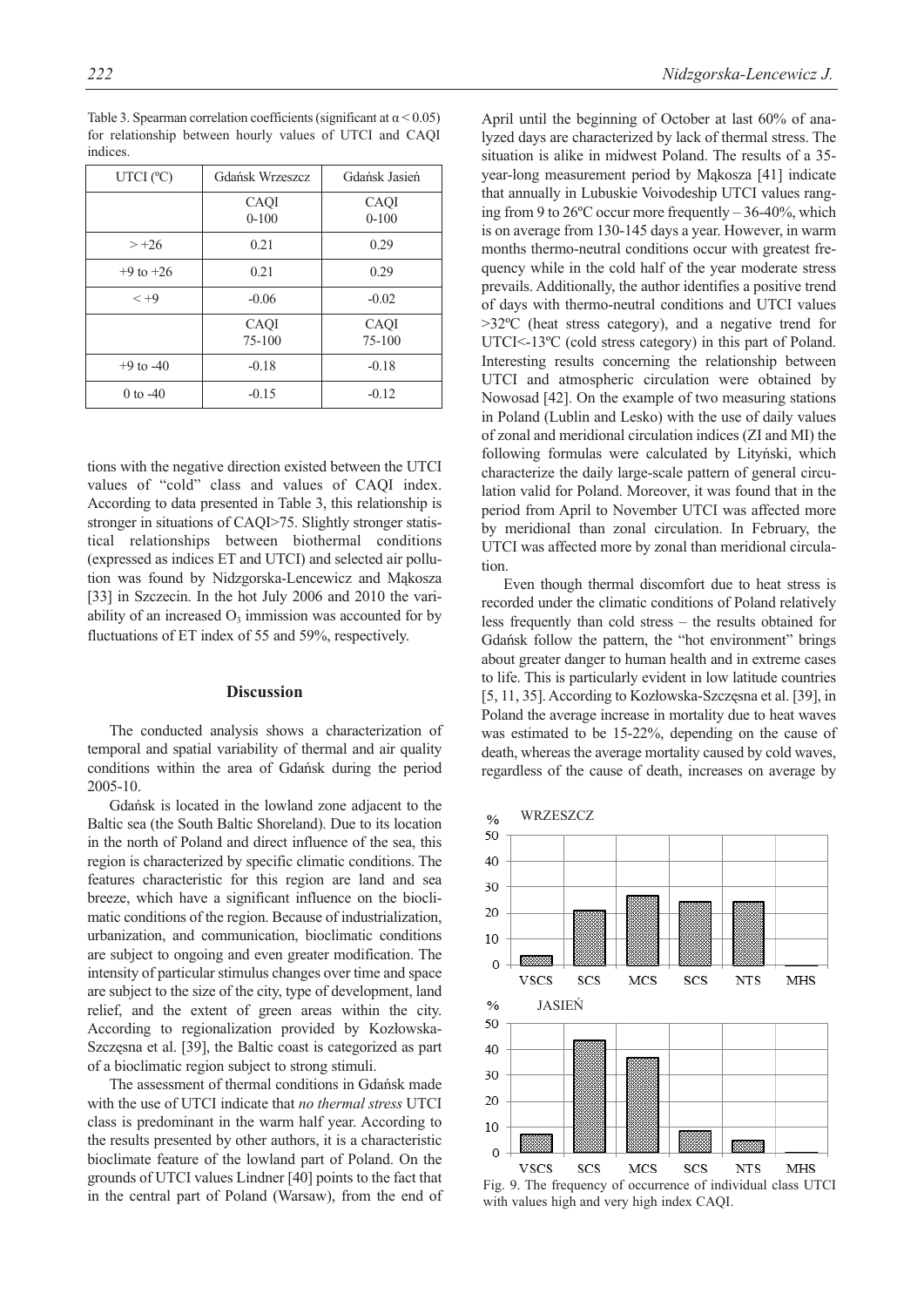7.6%. However, it should be taken into account that the figures may increase considerably due not only to the forecasted increase in frequency of heat waves occurrence, but also the fact that the number of people sensitive to weather is growing worldwide [2]. According to NASTOS and Marzarakis [5], in the climatic conditions in Athens a 10ºC decrease in daily maximum and minimum air temperature, its range, PET, and UTCI recorded in the cold period is connected with a 13%, 15%, 2%, and 6%, respectively, increase of the probability of death. However, in the warm half year (April-September) a 10ºC increase in aforementioned values brings about an increase of probability of death by 3%, 1%, 10%, 3%, and 5%.

The conducted analysis shows that frequency of particular UTCI classes in Gdańsk is closely connected with the location of the measuring station – in the center of Gdańsk (W) thermal stress die to excess of "heat" occurs most frequently, whereas in the suburbs of Gdańsk (J) stress due to excess of "cold" is predominant. This fact is widely ascertained in the literature on the subject and results from, among other factors, the thermal privilege of the city center, which is a consequence of UHI [34, 43]. The study by Sikora [44] conducted on the basis of an episode of hot weather of 3-days duration shows that in the city center the conditions of heat stress occur with frequency of 78% – at the same time the frequency in suburban areas is 58%. However, Błażejczyk [45] demonstrated that spatial variability of biothermal conditions in a city is closely connected to the land use regime. The UTCI simulations made for Warsaw show great spatial differentiation of heat stress particularly evident during cool and windy weather as well as at hot, humid, and calm conditions. The city and the forested areas differ greatly in that respect. Forests are significantly warmer than city centers in cool weather, yet during hot weather forests are cooler than city centers or any other type of city landscape.

On the basis of UTCI simulations conducted with the use of GIS for the Ziemia Kłodzka region, Milewski [46], confirms that the most marked differences are to be observed between forests and urbanized areas. The differentiation to UTCI values was defined for several types of weather. The greatest spatial differentiation to values for heat stress was to be observed in sunny, hot, and dry weather in the presence of only gentle winds.

According to research, the UHI effect is responsible not only for unfavorable thermal conditions, but also an increase in concentrations of air pollutants [34, 47, 48]. the aforementioned fact was also found by Czarnecka and Nidzgorska-Lencewicz [36] for Gdańsk. The authors found that in the scorching July of 2010, the intensity of UHI had a statistically significant influence on concentrations of pollutants  $(NO_2, O_3, CO, PM_{10}, SO_2)$  and contributed to worsening air quality in the city center. Generally, the strongest effect of UHI intensity on air quality became most evident with the delay of 1-5 hours, depending on the time of day and type of pollution.

Multiannual observations prove that air quality in Europe has improved in recent years. However, increased concentrations of air pollutants and their negative effects are still being recorded particularly in the highly urbanized areas. According to data from 8 EU countries, Dimitriou et al. [49] found that when examining the combined effect of all 5 pollutants (SO<sub>2</sub>, CO, NO<sub>2</sub>, O<sub>3</sub>, PM<sub>10</sub>), roughly 50-75% of days present risk of increased mortality, whereas in some areas high risk is observed in more than 35% of days. Nowadays, the use of more comprehensive indices instead of absolute values of concentration of pollutants is more common. There are many aggregated air quality indices – the summary of the most important indices and the differences between them was presented by Plaia and Ruggieri [50]. AQI developed by the EPA is the most commonly used and renowned index adapted to meet the standards of air quality [31].

The characterization of variability of air quality in Poland expressed by CAQI can be found in Ośródka et al. [37]. The highest values of CAQI, "very high," which stand for air considered "unhealthy," are recorded in urban areas. This situation is most common in the cold half year during episodes of high concentrations of pollutants in high-pressure weather. High and very high values of common CAQI index are caused by concentrations of  $PM_{10}$ . The worst air quality is recorded in the south of Poland, particularly in the area of Kraków agglomeration as well as in the south of Śląskie Voivodeship.  $PM_{10}$  is a dominant factor affecting the values of air quality, but concentrations of sulphur dioxide and carbon monoxide also have an effect on air quality. Episodes of increased concentrations of particulate matter are recorded all over Europe [51]. However, in Poland such episodes are to a greater extent than in other parts of Europe connected with municipal emission and fossil fuel combustion [52].

As shown in Fig. 5, generally air quality is satisfactory in Gdańsk (classes 1-3 tend to be dominant), therefore there is limited threat to human life. In the study by Ośródka et al. [37], which takes into consideration density of population, land cover, and meteorological conditions, the region of Tricity (Gdańsk being a part of it) is classified as belonging to a moderate sanitary threat class. The conducted analysis shows that situations of simultaneous occurrence of poor air quality (CAQI>75) with unfavorable thermal conditions are recorded in Gdańsk extremely rarely – in a year with averaged frequency 2.5% in Wrzeszcz and three times less frequently in Jasień (0.75%). However, it is worth mentioning that in both stations poor air quality is recorded almost entirely in "cold" bioclimatic conditions.

In the last stage of the research, Spearman's rank correlation test was applied at 0.05 level of significance to detect the possible relation of UTCI values and CAQI values. The results of the analysis conducted on the basis of all data obtained in the period of 6 years are presented in Table 3. Both in *no thermal stress* conditions (UTCI +9 to +26) as well as thermal conditions of "hot" (UTCI>26) in both stations, significant positive correlation was found, whereas in the "cold" thermal sensations (UTCI $\leq$ +9) a significant negative correlation was found. Most likely due to the relatively rare occurrence of extreme UTCI values both of "heat"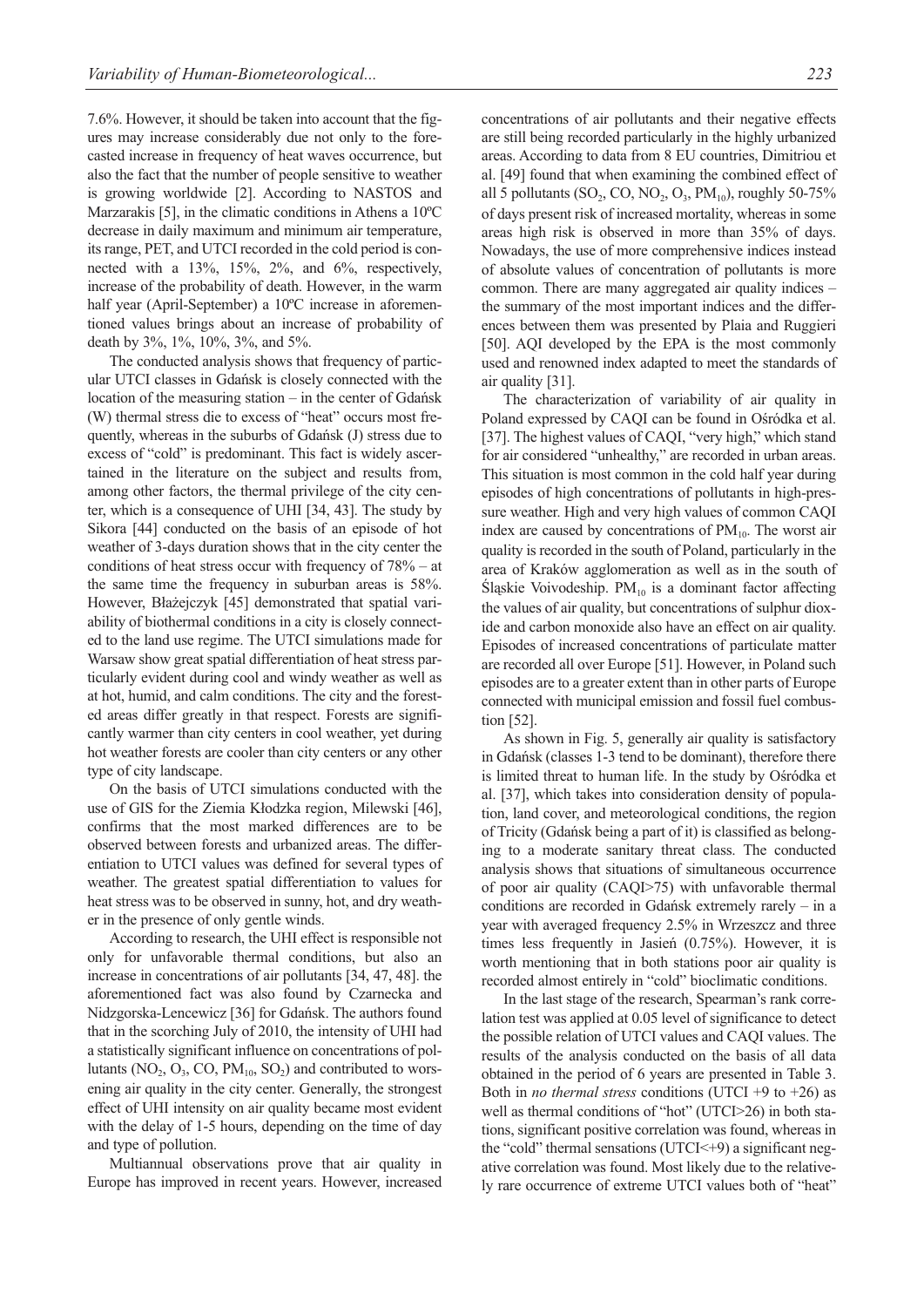as well as "cold" category and high concentrations of pollutants, results of coefficients of correlation were low. This fact is further validated by the results discussed in the previous section of the present paper – in the extremely chilly January of 2006, in cases of higher values of both indices, the relationship between thermal conditions and air quality is consequently higher – Spearman correlation coefficient in the center of Gdańsk (W) amounted to  $-0.38$  (at  $\alpha$ ) <0.05). As far as research of this issue is concerned, it is not always possible to explain the obtained results. Theoharatos et al. [35] studied the relationship between thermal sensation (expressed by heat load index) and air quality (expressed by the AQSI stress index) during a heat wave in June and July in 2007 in Athens – the measurements were conducted in 7 stations. The values of obtained coefficients of Spearman correlations changed from -0.78 to 0.19 (p 0.05) for June and from -0.18 to 0.94 (p 0.05) for July, indicating both a positive as well as a negative relationship. The authors explain that the variation of the observed correlations between HL and AQSI24 is probably related to the dependence of AQSI on the concentration levels of  $O_3$ ,  $NO<sub>2</sub>$ , and  $SO<sub>2</sub>$  that vary inconsistently among the stations.

### **Conclusion**

The results of the research conducted so far indicate that during the year in Poland, cold stress, with various intensity, predominates among thermal stress categories, and thermal discomfort due to heat stress at UTCI>26ºC is recorded far less frequently [33, 40-42]. Additionally, in the coastal zone heat felt by people is eased by the cooling effect of the Baltic sea and wind, as the results obtained in Gdańsk indicate.

The performed analysis shows that according to the UTCI thermal stress scale, a thermal sensation related to "heat" (UTCI>26°C) is recorded during a year in Gdańsk with a frequency of  $3\%$  in the city center (W) and less than 1% in the outskirts (J). Thermal sensations related to "cold" (UTCI<9ºC) are predominant and constitute 62% (W) and 72% (J) in a year. *No thermal stress* class stands for the conditions in which physiological thermoregulation is sufficient to keep thermal comfort – it is observed with the frequency in 35% (W) and 27% (J). Of course favorable thermal conditions strongly prevail in the warm half year (April-September) – *no thermal stress* was recorded in the city center with frequencies of 65% and 51% in the southwest region of the city. In the cold half year (October-March) *no thermal stress* occurred rarely, with frequency of 4.6% in the city center and 2% on the outskirts, and the most frequent *thermal stress* scale was *moderate cold stress* (Wrzeszcz – 54%, Jasień – 45%).

The assessment of air quality with the use of CAQI shows that satisfactory air quality (classes 1-3) that does not pose threat to humans constituted on average 96.5% of cases in Gdańsk Wrzeszcz (2005-10) and 98.8% in Gdańsk Jasień (2005-09). In both stations classes *low* and *very low* (with slight prevalence of the latter) were recorded most frequently, especially in Jasień. The CAQI classes high and very high, which mark poor air quality, were intermittently recorded within the Gdańsk metropolitan area, mostly in the cold half year, and were more frequent in the city center (3.5%) than on the outskirts (1.2%). It was found that all cases of high and very high classes were strongly influenced by high concentrations of  $PM_{10}$ . Even though the instances of simultaneous occurrence of unfavourable thermal conditions and poor air quality (CAQI>75) were relatively rarely observed, this relationship was additionally found in statistical analysis.

#### **References**

- 1. DRISCOLL D.M., STILLMAN D.N. Weather and emotional state: a search for associations between weather and calls to telephone counseling services. International Journal of Biometeorology, **47**, 21, **2002**.
- 2. KUCHCIK M. Mortality in Warsaw: is there any connection with weather and air pollution? Geographia Polonica, **74**, (1), 29, **2001**.
- 3. LAAIDI M., LAAIDI K., BESANCENOT J-P. Temperature-related mortality in France, a comparison between regions with different climates from the perspective of global warming. International Journal of Biometeorology, **51**, 145, **2006**.
- 4. NASTOS P.T., KAMPANIS N.A., GIAOUZAKI K.N., MATZARAKIS A. Environmental impacts on human health during a Saharan dust episode at Crete Island, Greece. Meteorologische Zeitschrift, **20**, (5), 517, **2011**.
- 5. NASTOS P.T., MATZARAKIS A. The effect of air temperature and human thermal indices on mortality in Athens. Theoretical and Applied Climatology, **108**, 591, **2012**.
- 6. MCGREGOR G.R. The meteorological sensitivity of ischaemic heart disease mortality events in Birmingham. UK, International Journal of Biometeorology, **45**, 133, **2001**.
- 7. BŁAŻEJCZYK K., MCGREGOR G. Mortality in european cities and its relations to biothermal conditions. In: Kłysik K., Wibig J., Fortuniak K. (Eds.): Climat and bioclimat cities. Wydawnictwo Uniwersytetu Łódzkiego, Katedra Meteorologii i Klimatologii UŁ, pp. 313-324, **2008**.
- 8. STAFOGGIA M., FORASTIERE F., AGOSTINI D. BIG-GERI A., BISANTI L., CADUM E., CARANCI N., DE'- DONATO F., DE LISIO S., DE MARIA M., MICHELOZZI P., MIGLIO R., PANDOLFI P., PICCIOTTO S., ROGNONI M., RUSSO A., SCARNATO C., PERUCCI C. A. Vulnerability to heat-related mortality: a multicity, population-based, case-crossover analysis. Epidemiology **7**, (3), 315, **2006**.
- 9. HÜBLER M., KLEPPER G., PETERSON S. Cost of climate change. The effects of rising temperatures on health and productivity in German. Ecol. Econ. **68**, 381, **2008**.
- 10. KUCHCIK M. Weather in Poland and mortality: today and in the light of climate change forecasts. Balneologia Polska **4**, 239, **2006**.
- 11. FILLEUL L., CASSADOU S., MEDINA S., FABRES P., LEFRANC A., EILSTEIN D., LE TERTRE A., PASCAL L., CHARDON B., BLANCHARD M., DECLERCQ C., JUSOT J.F., PROUVOST H., LEDRANS M. The relation between temperature, ozone, and mortality in nine French cities during the heat wave of 2003. Environ. Health Perspect, **114**, 1344, **2006**.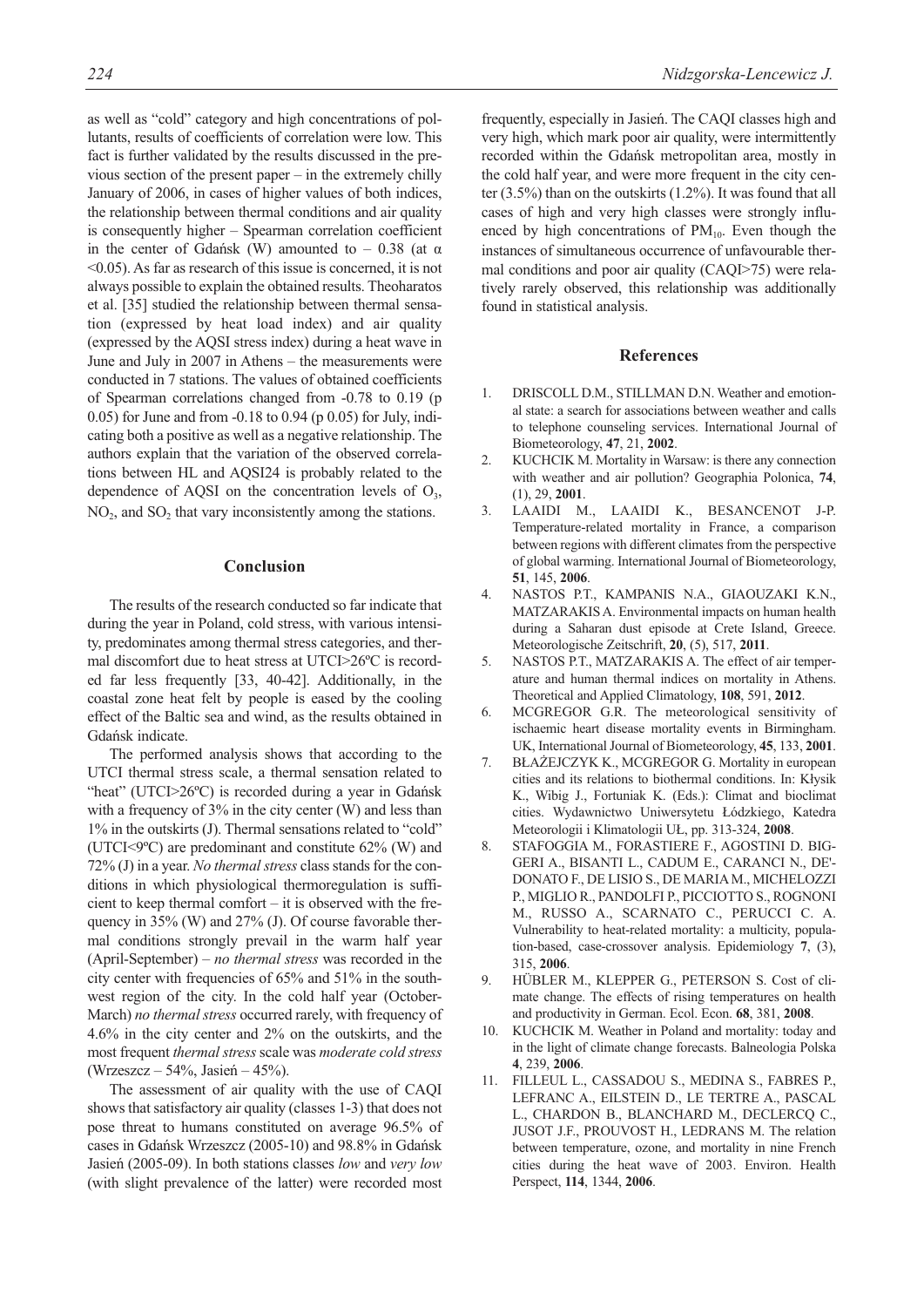- 12. FISCHER P.H., BRUNEKREEF B., LEBRET E. Air pollution related deaths during the 2003 heat wave in the Netherlands. Atmospheric Environment, **38**, 1083, **2004**.
- 13. SOLBERG S., HOV Ø., SØVDE A., ISAKSEN I.S.A, CODDEVILLE P., DE BACKER H., FORSTER C., ORSOLINI Y., UHSE K. European surface ozone in the extreme summer 2003. Journal of Geophysical Research D: Atmospheres, **7**, 113, **2005**.
- 14. VAUTARD R., BEEKMANN M., DESPLAT J., HODZIC A., MOREL S. Air quality in Europe during the summer of 2003 as a prototype of air quality in warmer climate. C. R. Geoscience, **339**, 747, **2007**.
- 15. BENISTON M. The 2003 heat wave in Europe: a shape of things to come? An analysis based on Swiss climatological data and model simulations. Geophysical Research Letters, 31, L02202. doi:10.1029/2003GL018857, **2004**.
- 16. BENISTON M., STEPHENSON D. B. Extreme climatic events and their evolution under changing climatic conditions. Global and Planetary Change, **44**, 1, **2004**.
- 17. WIBIG J., PODSTAWCZYŃSKA A., RZEPA M., PIOTROWSKI P. Heatwaves in Poland – frequency, trends and relations to atmospheric circulation. Geographia Polonica, **82** No. 1 Spring 2009, **2008**.
- 18. GIORGI F., MELEUX F. Modelling the regional effects of climate change on air quality. C. R. Geoscience, **339**, 721, **2007**.
- 19. IPCC, Climate Change, The Physical Science Basis. Contribution of Working Group I to the Fourth Assessment Report of the Intergovernmental Panel on Climate Change [Solomon,S., D. Qin, M. Manning, Z. Chen, M. Marquis, K.B. Averyt, M.Tignor and H.L. Miller (eds.)]. Cambridge University Press, Cambridge, United Kingdom and New York, NY, USA www.ipcc.ch/pdf/assessmentreport/ar4/wg1/ar4-wg1-chapter7.pdf (19.07.2011), **2007**.
- 20. PIOTROWICZ K. The occurrence of unfavorable thermal conditions on human health in Central Europe and potential climate change impacts, an example from Cracow, Poland. Environ Manage **44**, (4), pp 766, doi: 10.1007/s00267-009- 9357-x, **2009**.
- 21. TAGARIS E., LIAO K-J., DELUCIA A.J., DECK L., AMAR P., RUSSELL A.G. Potential impact of climate change on air pollution-related human health effects. Environ Sci Technol. **43**, (13), 4979, **2009**.
- 22. KNOWLTON K., ROSENTHAL J.E., HOGREFE C., LYNN B., GAFFIN S., GOLDBERG R., ROSENZWEIG C., CIVEROLO K., KU J-Y., KINNEY P.L. Assessing ozone-related health impacts under a changing climate. Environmental Health Perspectives **15**, 1557, **2004**.
- 23. KJELLSTROM T., FRIEL S., DIXON J., CORVALAN C., REHFUESS E., CAMPBELL-LENDRUM D., GORE F., BARTRAM J. Urban environmental health hazards and health equity. Journal of Urban Health **1**, 86, **2007**.
- 24. OKE T.R. Initial guidance to obtain representative meteorological observations at urban sites. Instruments and observing methods report No. 81. World Meteorological Organization, Geneva, **2006**.
- 25. JENDRITZKY G., DE DEAR R., HAVENITH G. UTCI Why another thermal index? Int. J Biometeorol **56**, 421, **2012**.
- 26. BŁAŻEJCZYK K., BRÖDE P., FIALA D., HAVENITH G., HOLMER I., JENDRITZY G., KAMPMANN B. UTCI – new index for assessment of heat stress in man. Przegląd Geograficzny, **82**, (1), 49, **2010** [In Polish].
- 27. BŁAŻEJCZYK K., EPSTEIN Y., JENDRITZKY G., STAIGER H., TINZ B. Comparison of UTCI to selected thermal indices. Int. J. Biometeorol. **56**, 515, **2012**.
- 28. BRÖDE P., FIALA D., BŁAŻEJCZYK K., HOLMÉR I., JENDRITZKY G., KAMPMANN B., TINZ B., HAVENITH G. Deriving the operational procedure for the Universal Thermal Climate Index (UTCI), Int J Biometeorol **56**, 481, **2012**.
- 29. FIALA D., HAVENITH G., BRÖDE P., KAMPMANN B., JENDRITZKY G. UTCI-Fiala multi-node model of human heat transfer and temperature regulation. Int J Biometeorol, **56**, pp. 429. DOI 10.1007/s00484-011-0424-7, **2012**.
- 30. HAVENITH G., FIALA D., BŁAZEJCZYK K., RICHARDS M., BRÖDE P., HOLMÉR I., RINTAMAKI H., BENSHABAT Y., JENDRITZKY G. The UTCI-clothing model. Int J Biometeorol, **56**, 461, DOI 10.1007/s00484- 011-0451-4, **2012**.
- 31. ELSHOUT S. VAN DEN, LÉGER K., HEICH H. CAQI Common Air Quality Index – Update with  $PM_2$ , and sensitivity analysis. Sci. Total Environ. DOI: 10.1016/j.scitotenv.2013.10.060, **2013**.
- 32. WILBY R.L. Constructing climate change scenarios of urban heat island intensity and air quality. Environment and Planning B: Planning and Design, **35**, 902, DOI:10.1068/b33066t, **2008**.
- 33. NIDZGORSKA-LENCEWICZ J., MĄKOSZA A. Assessment of bioclimatic conditions within the area of Szczecin agglomeration. Meteorologische Zeitschrift. **22**, (5), 615, DOI 10.1127/0941-2948/2013/0451, **2013**.
- 34. POUPKOU A., NASTO P., MELAS D., ZEREFOS C. Climatology of Discomfort Index and Air Quality Index in a Large Urban Mediterranean Agglomeration. Water Air Soil Pollut., **222**, 163, **2011**.
- 35. THEOHARATOS G., PANTAVOU K., MAVRAKIS A., SPANOU A., KATAVOUTAS G., EFSTATHIOU P., MPEKAS P., ASIMAKOPOULOS D. Heat waves observed in 2007 in Athens, Greece: synoptic conditions, bioclimatological assessment, air quality levels and health effects. Environmental Research **110**, 52, **2010**.
- 36. CZARNECKA M., NIDZGORSKA-LENCEWICZ J. Intensity of urban heat island and air quality in Gdańsk during 2010 heat wave. Pol. J. Environ. Stud., **23**, (2), 41, **2014**.
- 37. OŚRÓDKA L., KRAJNY E., KLEJNOWSKI K., ROGU-LA-KOZŁOWSKA W., BŁASZCZYK J., KOBUS D., WYPYCH A. Air quality index as a measure of air pollution in Poland. Nauka Przyroda Technologie, **5**, (4) 1, **2011** [In Polish].
- 38. CZARNECKA M., NIDZGORSKA-LENCEWICZ J. Impact of weather conditions on winter and summer air quality. Int. Agrophys., **25**, 7, **2011**.
- 39. KOZŁOWSKA-SZCZĘSNA T., KRAWCZYK B., KUCH-CIK M. The influence of atmospheric environment on the human health and well being. IGiPZ PAN, Warszawa, Monografie, **4**, pp 1-194, **2004**.
- 40. LINDNER K. Assessment of sensible climate in Warsaw using UTCI. Prace i Studia Geograficzne, **47**, 285, **2011**.
- 41. MĄKOSZA A. Bioclimatic conditions of the Lubuskie Voivodeship. Geographia Polonica. **86**, (1), 37, http://dx.doi.org./10.7163/GPol.2013.5, **2013**.
- 42. NOWOSAD M., RODZIK B., WERESKI S., DOBEK M. The UTCI index in Lesko and Lublin and its circulation determinants. Geographia Polonica. **86**, (1), 29, http://dx.doi.org./10.7163/GPol.2013.4, **2013**.
- 43. MAJEWSKI G., PRZEWOŹNICZUK W., KLENIEWSKA M. The effect of urban conurbation on the modification of human thermal perception, as illustrated by the example of Warsaw (Poland). Theor. Appl. Climatol, **116**, 147, DOI 10.1007/s00704-013-0939-4, **2014**.